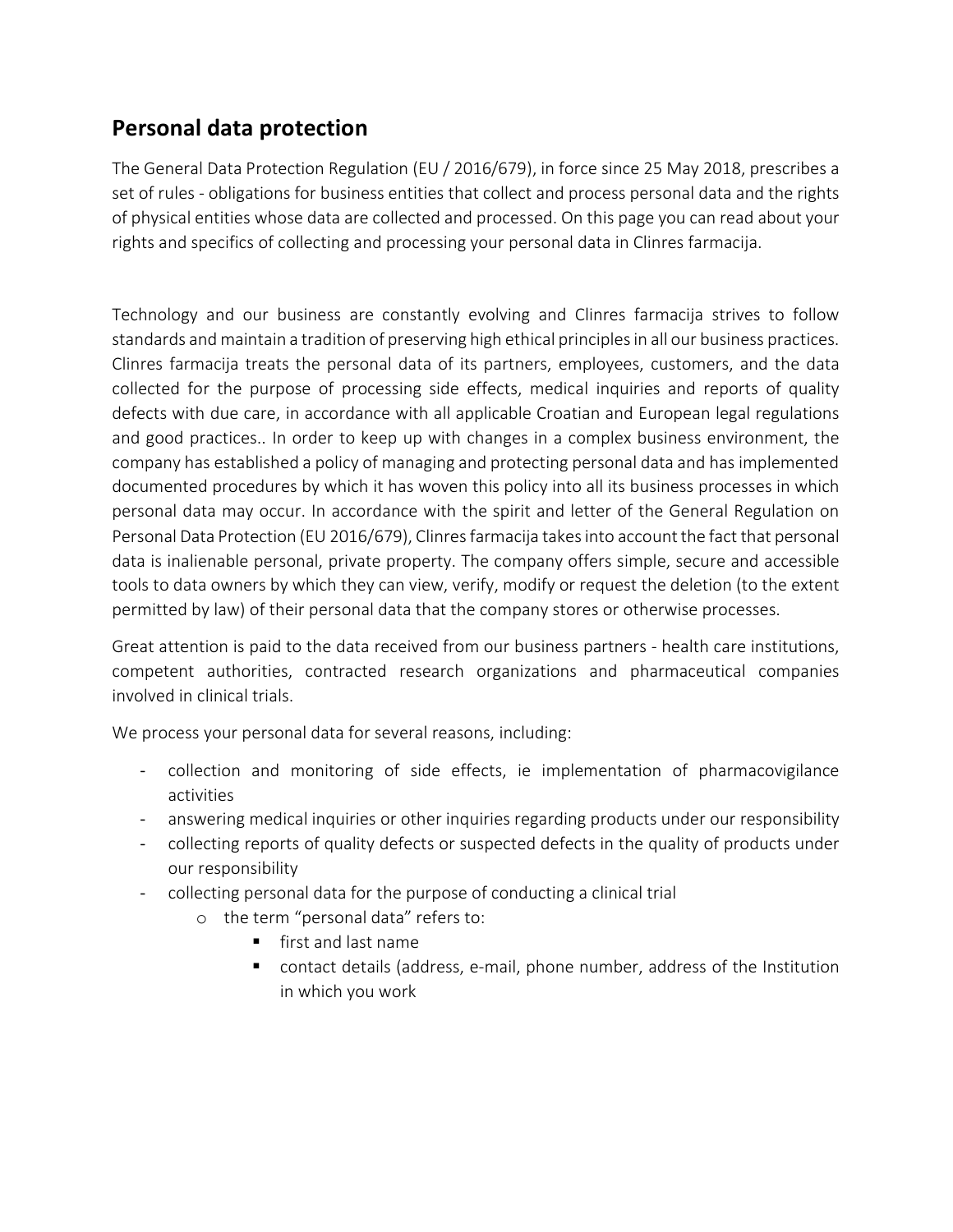## CONFIDENCE IN THE PRIVACY AND PROTECTION

We have recognized the ease of electronic data exchange over the Internet and digital communication as widely present and easily accessible services that are potentially highly exposed to the possibility of unintentional or malicious loss, alteration or theft of personal data. Since Clinres farmacija may collect personal information through its website and exchange data electronically and through other data transmission channels, every reasonable effort is made to:

- prevent sending personal data to a larger number of recipients than necessary
- use only the encrypted channels when sending personal data
- avoid keeping more copies than necessary to maintain the business and protect its partners from the consequences of possible temporary loss, breach of integrity and / or unavailability of data
- check the ability of their business partners and service providers to adhere to the same rules and policies before using their services to store or process personal data
- apply the latest verified technologies to protect personal data collections from loss, inconsistencies, uncontrolled changes, unauthorized copying or transmission
- constantly maintain and improve the awareness of all its employees about good practices and legal requirements regarding the protection of personal data
- periodically check and improve the effectiveness of its personal data protection system

## YOUR RIGHTS WITH REGARD TO THE PROTECTION OF PERSONAL DATA

#### Right to be informed

At any time you have the right to request information on whether your personal data is processed and for what purpose, who is the controller, what are the contact details of the data protection officer, which categories of personal data are processed, for what period they are processed or stored, what is the source for obtaining your personal data, who are the recipients of your personal data.

You have also the right to be informed of your other rights listed here (right of access, right of correction, right of deletion, right of restriction of processing and others).

#### Right of access

At any time you may request and receive confirmation from Clinres farmacija whether your personal data are being processed and you may gain access to this data and information about:

- the purpose of processing,
- the categories of personal data being processed;
- recipients or categories of recipients to whom the data have been or will be disclosed
- the time period for which the data are stored, ie the criteria by which it is possible to determine that time period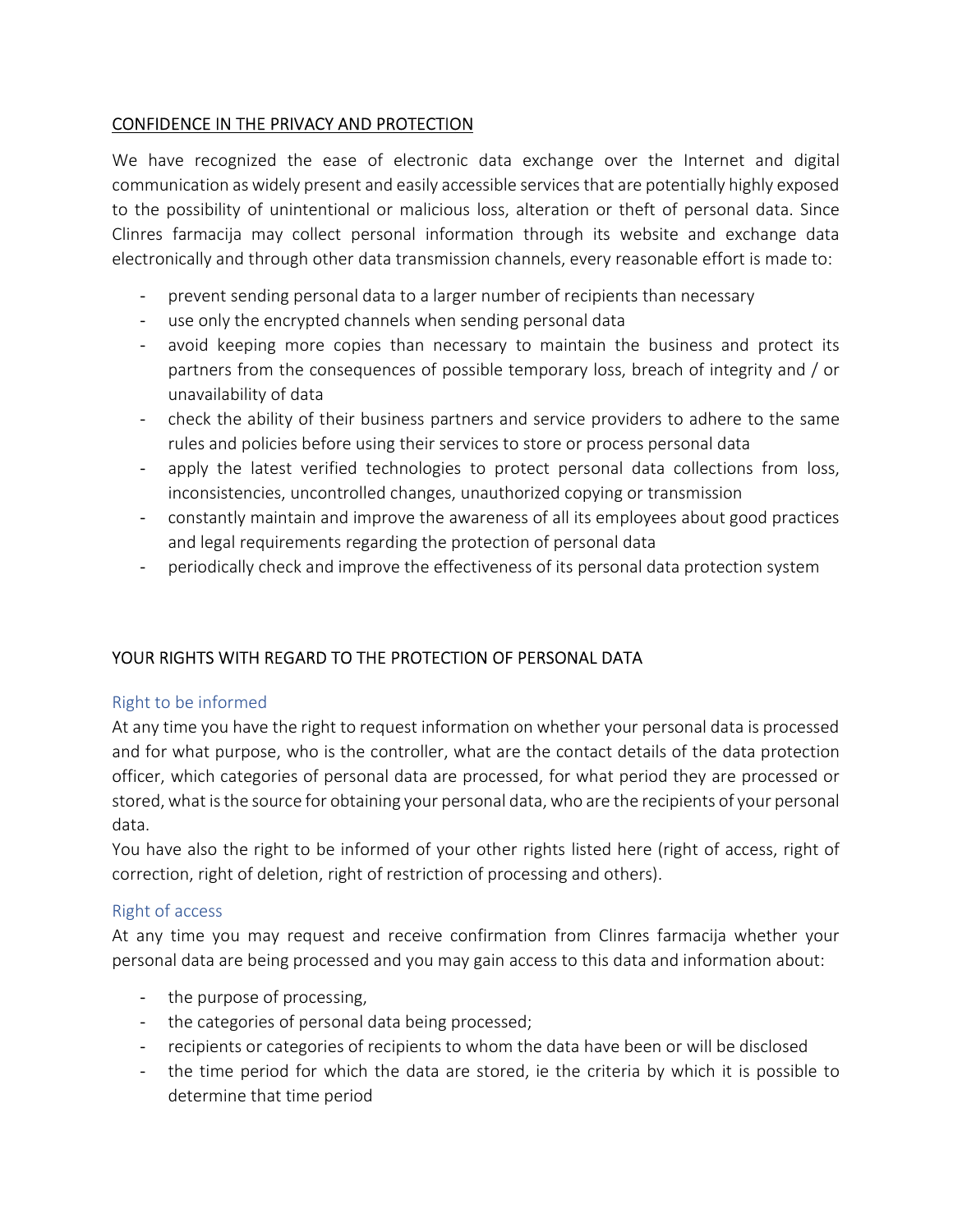- the possibility of correcting or deleting personal data or restricting the processing of your personal data or the right to object to such processing
- the right to lodge a complaint with a supervisory authority
- the source of your personal data, if you did not provide them yourself
- possible existence of automated profiling and decision making

### Right to rectification

You can request from Clinres farmacija to obtain, without undue delay, a rectification of inaccurate personal data related to you. You have the right to supplement incomplete personal data, including making an additional statement.

## Right to erasure/to be forgotten

It is your right to request Clinres farmacija to delete personal data related to you without delay, if personal data are no longer necessary in relation to the purposes for which they were collected or otherwise processed; if you withdraw the consent on which the processing is based and there is no other legal basis for processing; if you object to the processing; if personal data is unintentionally unlawfully processed; if personal data must be deleted in order to comply with a legal obligation under Union law or the law of the Member State to which Clinres farmacija is subject.

This does not apply if processing is necessary (and to the extent necessary) to exercise the right to freedom of expression and information; in order to comply with a legal obligation requiring processing in Union law or the law of the Member State to which Clinres farmacija is subject or to perform a task of public interest or to exercise the official authority of Clinres farmacija, for reasons of public interest in the field of public health, for archiving purposes in the public interest, for scientific or historical research purposes, for the purpose of making, exercising or defending legal claims.

#### Right to file a complaint with a supervisory authority

Based on your particular situation, you have the right at any time to object to the processing of personal data related to you, including profiling, where processing is necessary for the performance of a public interest task or in the exercise of the official authority of Clinres farmacija or if the processing is necessary for the legitimate interests of Clinres farmacija or a third party, Clinres farmacija may no longer process personal data unless it proves that there are compelling legitimate grounds for processing that go beyond your interests, rights and freedoms or to make, exercise or defend legal claims.

If personal data are processing for direct marketing purposes, you have the right to object at any time to the processing of personal data related to you, for the purposes of such marketing, which includes profiling to the extend that it is related to such direct marketing.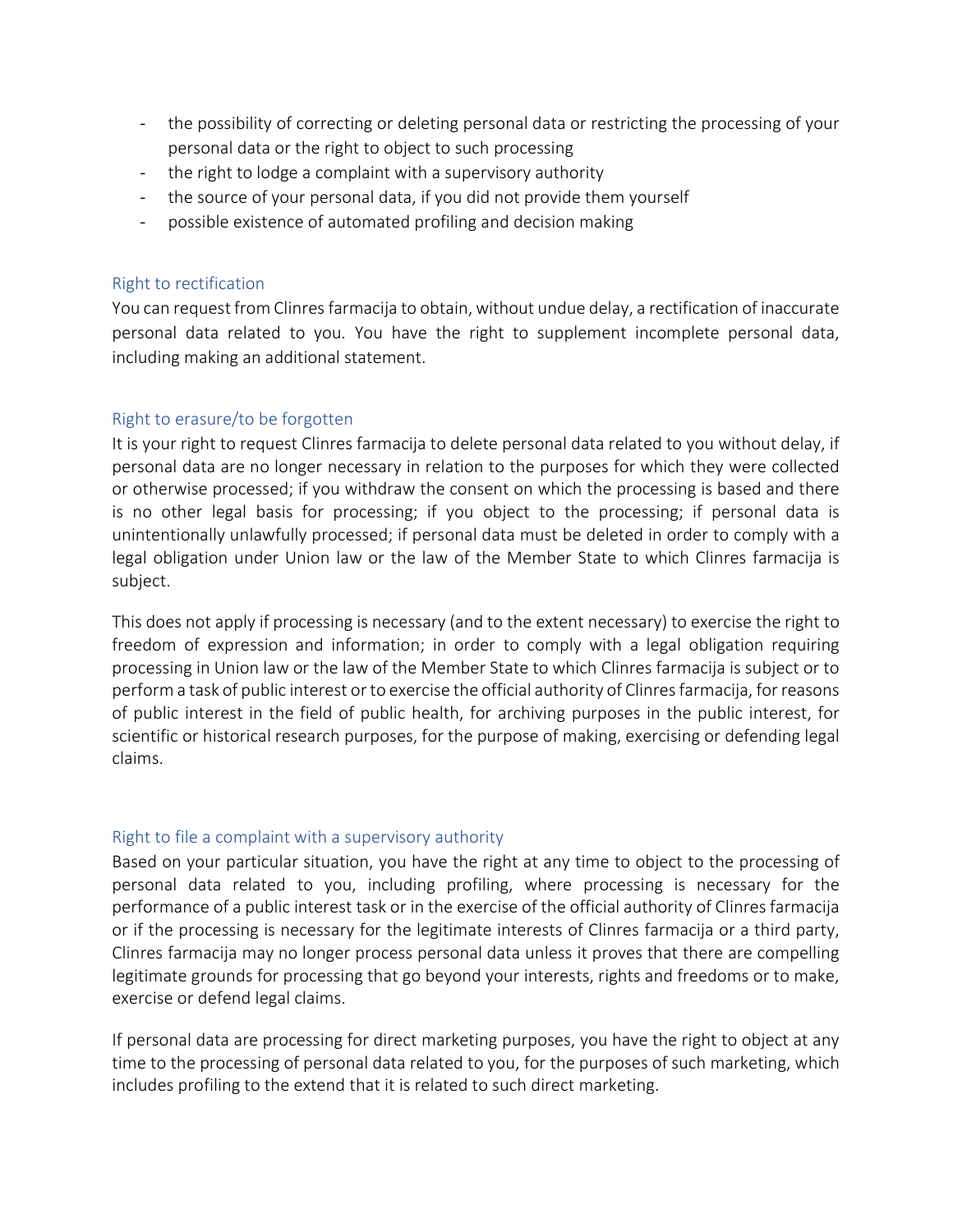#### Right to data portability

You have the right to request and recieve the personal data related to you, which you have provided to Clinres farmacija in a structured, commonly used digital form, and you have the right, without interference of Clinres farmacija, to transfer those data to other controller if processing is based on your consent and if processing is carried out by automated means.

You are entitled to a direct transfer from Clinres farmacija to another controller if technically feasible and this right must not adversely affect the rights and freedoms of others.

#### Rights related to automatic decision-making and profiling

Clinres farmacija does not conduct automatic profiling and decision-making based on collected personal data. Due to your more complete information, we state this right of yours. You have the right not to be the subject to a decision based solely on automated processing, including automatic profiling, which produces legal effects that would affect you, or similarly significantly affect you, unless that decision is necessary for the conclusion or performance of a contract between you and the data controller, if it is permitted by Union or Member State law to which the data controller is subject or based on your explicit consent.

#### Right to withdraw your consent

Your consent is one of the legal grounds for the processing of data related to you. It is your right at any time to withdraw your consent. The withdrawal of consent does not affect the lawfulness of the processing of data made prior to the withdrawal of the consent.

#### Right to restrict processing

You have the right to request a restriction on the processing of your personal data, if:

- You dispute the accuracy of your personal data, for the period necessary for Clinres farmacija to verify that accuracy; the processing of your personal data is illegal, and you don't ask for deletion but only the limit of processing
- Clinres farmacija no longer needs your personal data, but it needs the existence of it to obtain its legal requirements;

If you object to the processing of your personal data, you have the right to request a restriction of processing for the period until the determination of whether the legitimate reasons for Clinres farmacija for processing exceed your reasons from the objection.